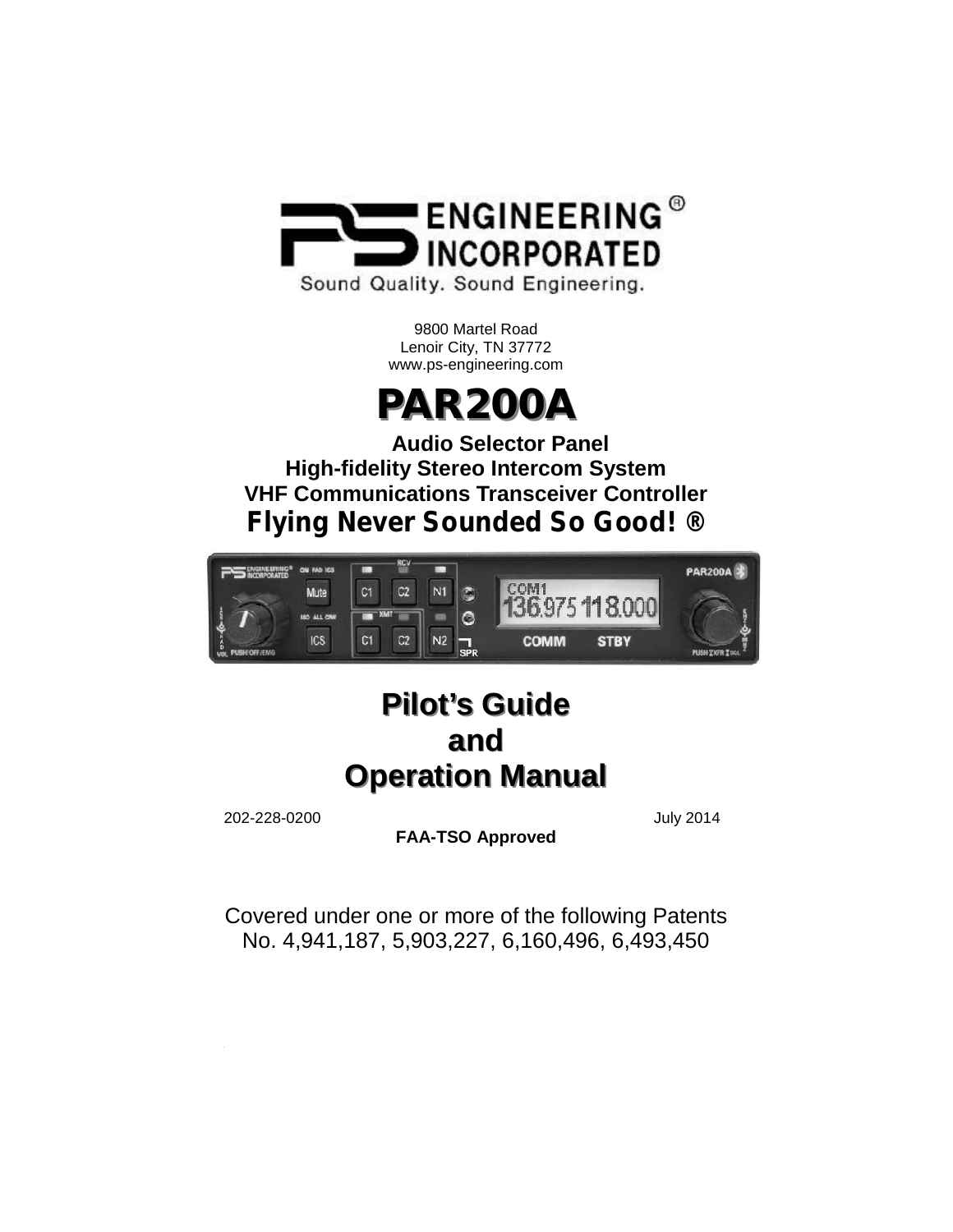

This section provides detailed operating instructions for the PS Engineering PAR200A, Audio Selector Panel/Intercom/VHF Communication Control Systems. Please read it carefully before using the equipment so that you can take full advantage of its capabilities.

This section is divided into sections covering the basic operating areas of the PAR200A systems. They are Communications Transceiver Selection, Audio Selector, Intercom, VHF COM, entertainment, telephone, and display.



#### *Power and Fail Safe (1)*

Unit power is turned on and off by pushing the volume (left) knob. In the OFF or "**EMG**" position, the pilot headset is connected directly to Com 1 as well as unswitched input #1. This allows communication capability regardless of unit condition. Any time power is removed or turned OFF, the audio selector portion will revert to fail-safe mode.

The power switch controls all audio selector panel functions and the intercom. All pushbutton selections and menu modes (except Bluetooth telephone association) will be remembered and return to the last state when turned on.

#### **Radio power (as COM 1)**

The power supply for the remote communication transceiver is separate from the audio panel power and control. When the TY91L is installed as COM 1, it can be controlled separately in the event of a problem in the audio panel portion, or audio panel power loss.

If the audio panel is turned off by the left knob (or the audio panel breaker is opened), the display will indicate "Push radio knob within 6 (counts down) seconds to keep radio on" If the knob is not pushed, the com radio will also turn off, but if the data knob is pushed within 5 seconds, the radio

frequency display, volume and frequency control will remain active.



Page 2 202-228-0200 PAR200A Pilot Guide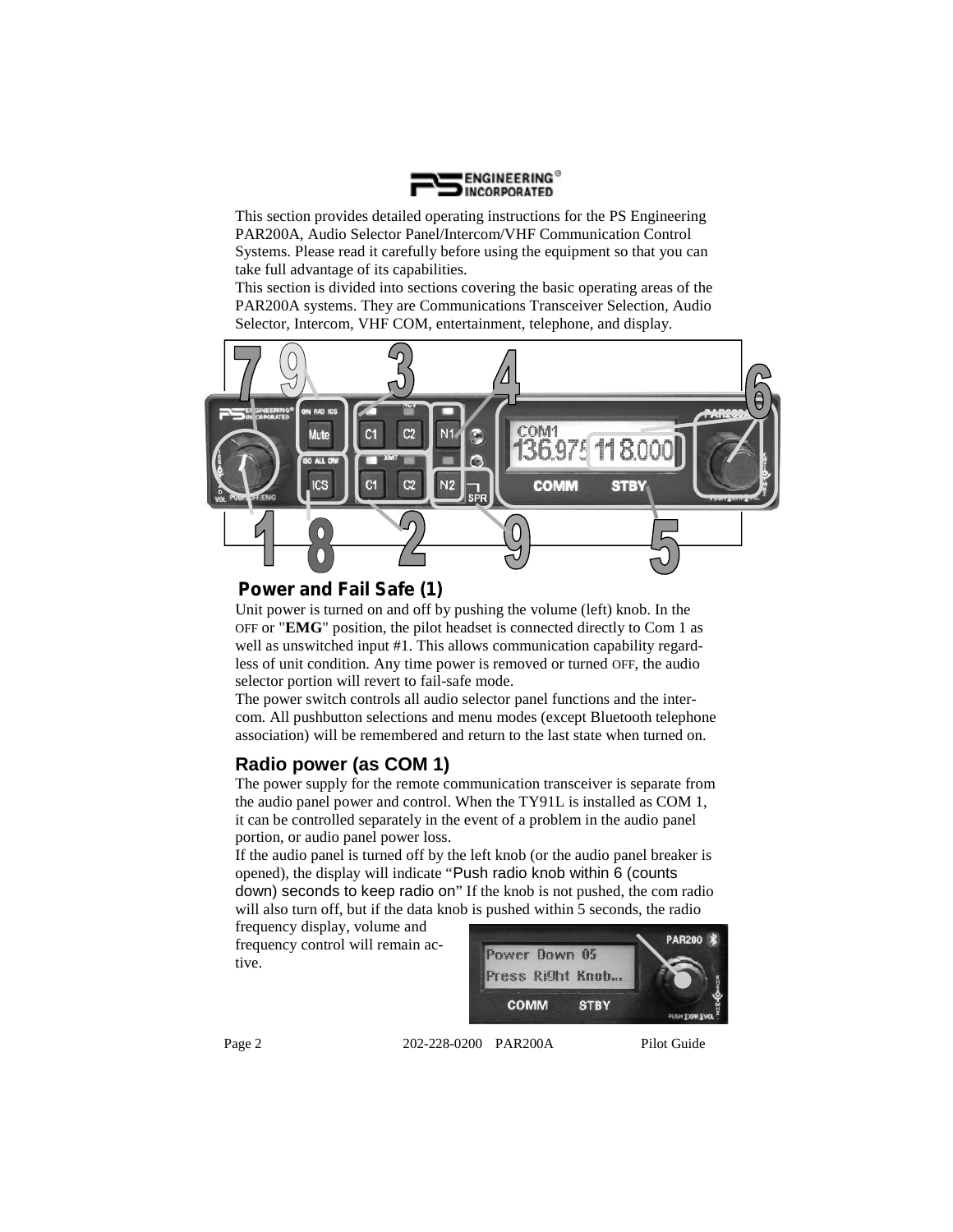

### *Communications Transmit (XMT) Selection (2)*

The two buttons **C1** and **C2** (# 2) in the XMT section control which communications radio is selected for transmit. The top row of pushbuttons (# 3) allows selection of the receiver audio. Push the lower button to select the desired COM transmitter. A green LED above the button illuminates to indicate that the audio is selected.

The PAR200A has an automatic com receiver selector system. Audio from the selected transceiver is automatically heard in the headsets and speaker (if selected). You can check this function by switching from Com 1 transmitter to Com 2 transmitter by pressing the COM 2 transmitter selector pushbutton. See that the associated Com 2 receive pushbutton indicator light that is located immediately above the Com 2 transmitter pushbutton turns green. This guarantees that the pilot will *always* hear the audio from the transceiver selected for transmit.

The PAR200A "remembers" the receiver selection, so that when switching transmitters from COM 1 to COM 2, if COM 2 audio was previously selected, COM 1 audio will continue to be heard. This eliminates the pilot having to switch Com 1 audio back on, after changing transmitters.

When switching from COM 1 to COM 2 while Com 2 was not previously selected, COM 1 audio will be switched off. In essence, switching the mic selector will not override prior selection of COM receiver audio.

#### **Split Mode**

The split mode can be activated at any time by pressing the **C1** and **C2 XMT** buttons at the same time. This places the pilot on COM 1 and the copilot on COM 2.

Pilot on COM 2 and Copilot on COM 1 is not possible. In the split mode, the intercom between pilot and copilot is inhibited to avoid confusion. To restore intercom if desired, press the "ICS" button.



**NOTE**

Due to the nature of VHF communications signals, and the size of general aviation aircraft, it is probable that there will be some bleed-over in the Split mode, particularly on adjacent frequencies. PS Engineering makes no guarantee of the suitability of Split Mode in all aircraft conditions.

#### **Swap Mode (Switch from Com 1 to Com 2 remotely)**

With an *optional* yoke mounted, normally open momentary switch, the pilot can change from the current Com transceiver to the other by depressing this switch (C1 to C2). To cancel "Swap Mode," the pilot may either press the yoke mounted switch again, or select a different Com with the XMT buttons. This does NOT flip-flop the PAR200A Active and Standby frequencies.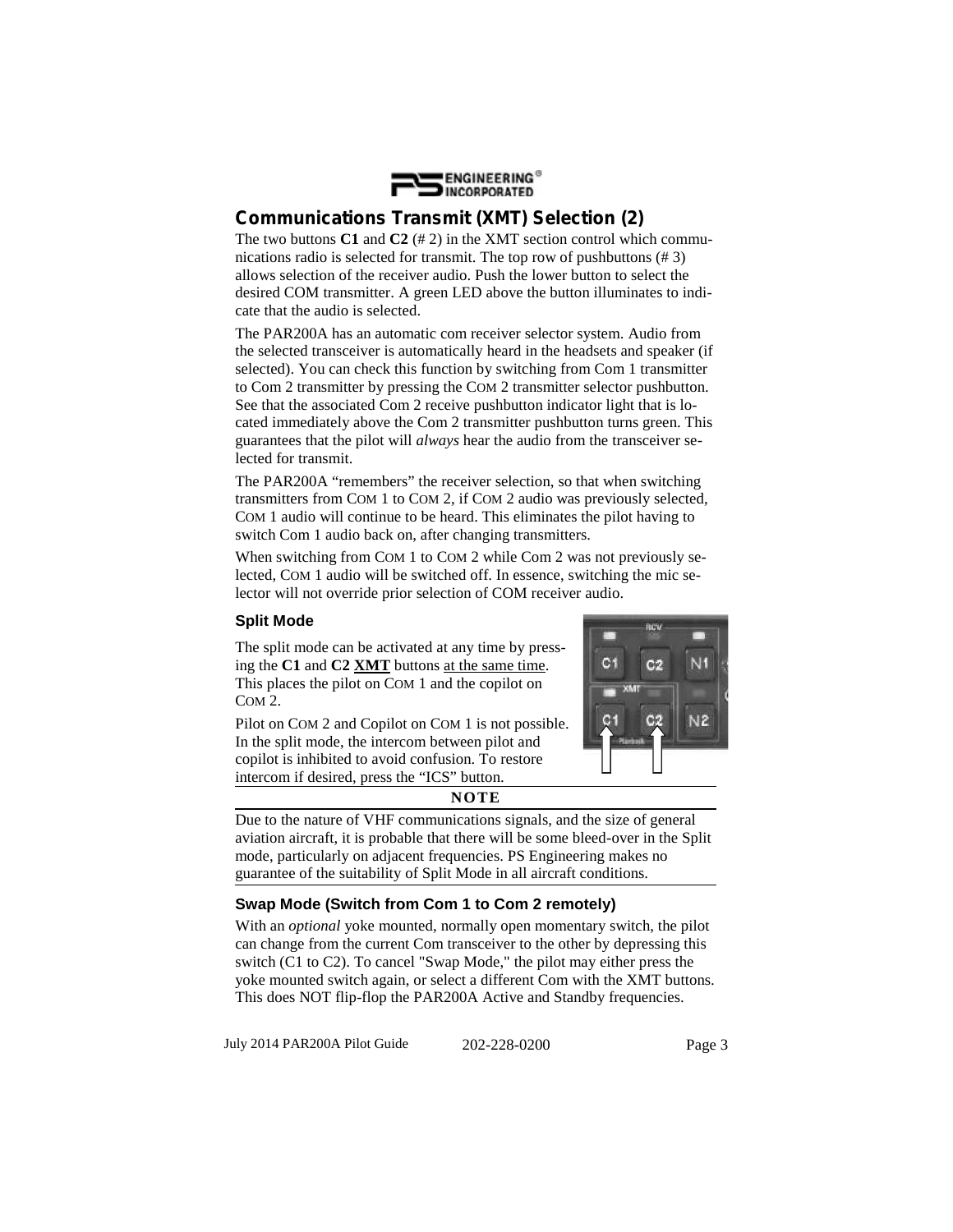

#### *COM Audio Selector (3)*

Communication audio from the other radio, not selected for transmit, can be heard by pressing the associated RCV button. You will always hear the audio from the selected transceiver.

In SPLIT mode, only the pilot will hear selected navigation audio (**N1** & **N2**).

## *Navaid Audio selection (4)*

VHF Navigation receiver audio is selected through two momentary, push button, backlit switches.

The users can identify which receivers are selected by noting which green LEDs are lit above the button. Navigation aid audio push buttons are labeled

**N1** and **N2**.<br>Any additional installed receiver audio (Marker, ADF, etc) is interfaced through an unswitched input.

## *VHF Transceiver control (5)*

The right side of the PAR200A is dedicated to control of the VHF communications transceiver. Frequency selection is always directed to the STANDBY side of the display.



## **Frequency Selection (6)**

Turn the large (outer) knob to change the frequency whole MHz, and the smaller, inner knob to change the .100 MHz frequency. It takes two clicks to change the digit one increment.

Push and release the small knob to transfer standby frequency to the active frequency.





## **Radio Volume (7)**

The larger outer knob on the left side controls the volume of the remote TY91L radio.



#### **Radio Squelch**

To defeat the radio squelch, push and hold the frequency

knob , until the top of the display changes to **ASQ, and release**. The display will then switch to **ASQ OFF**, which defeats the squelch to hear any weak signals. The next time the small right knob is pushed, the **ASQ ON**

Page 4 202-228-0200 PAR200A Pilot Guide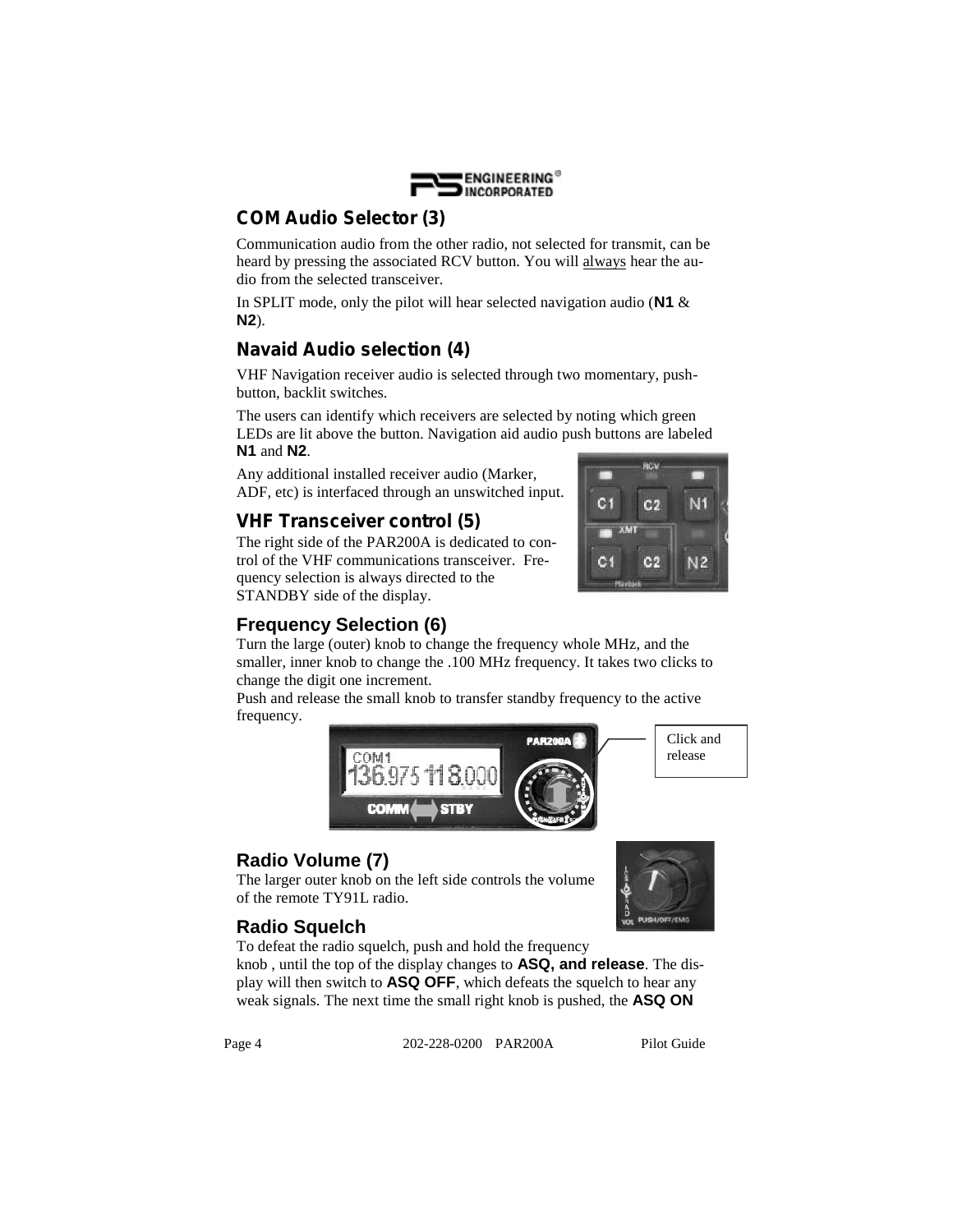

with receiver static quieted by automatic squelch. Power cycle and radio transmit (PTT) will reset ASQ to "on."

## *Frequency Storage*

The PAR200A will store five frequencies for future recall.

To store frequencies:

- 1. Enter the desired frequency into the **STBY** frequency.
- 2. Press and hold the **C1 RCV** button until the display changes **FREQ SE-LECT**, to show only the **STBY** side.
- 3. Momentarily push the small (kHz) knob to display the list of locations.
- 4. Turn the small knob to select the location (1 through 5, two clicks for each increment).
- 5. Either momentarily push the small knob again, or do nothing; the display will revert and the frequency is stored in that location.

To recall stored frequencies:

- 1. Press and Hold the **C2 RCV** button until the display changes to **FREQ RECALL**.
- 2. Using the small knob, select the desired location in **MEM** field.
- 3. Push the small knob to accept this as STBY frequency.

*NOTE: If you do not push the small knob the frequency will <u>not</u> change to the stored, and*<br>*reverts to last STBY frequency reverts to last STBY frequency.*

## **Tuning 8.33 kHz channel Spacing**<br>Hold the "MUTE" button on the left side for 3 sec-<br>118.005 136.99

Hold the "MUTE" button on the left side for 3 seconds, which will toggle between either 25 kHz spacing or 8.33 kHz spacing. This will be displayed on the LCD screen.

## *Monitor Mode*

When interfaced with the TY91L VHF COM radio, the standby frequency can be monitored by holding the **N1** button for more than one second (or until the **MON** indicator becomes active).

Both active and standby frequencies are monitored at the same time for a signal. A signal can be received on either the active or the standby frequency.

July 2014 PAR200A Pilot Guide 202-228-0200 Page 5





135975118000 **STBY** 

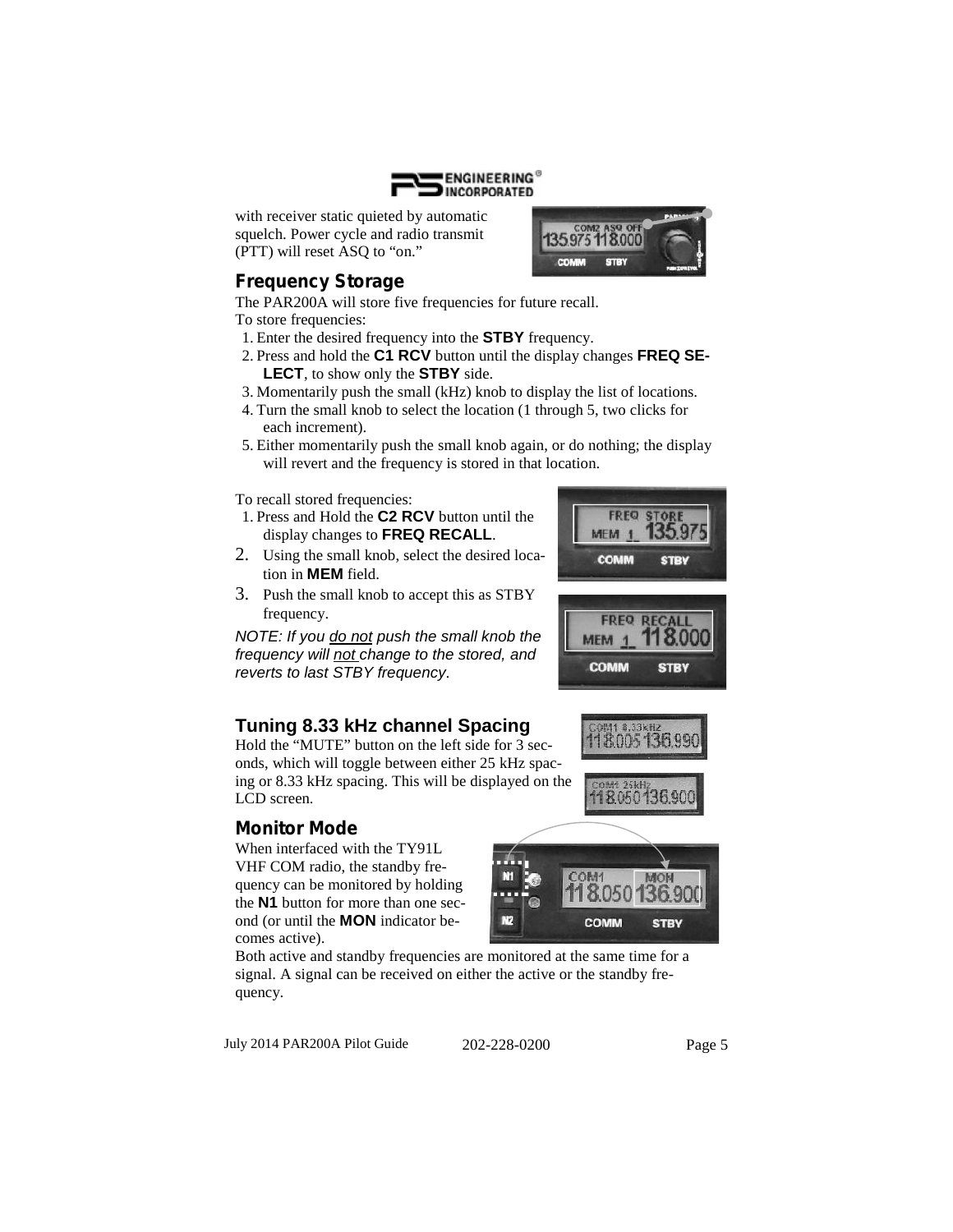

*While receiving a signal on the active frequency* - the standby channel is **NOT** monitored.

*While receiving a signal on the standby frequency* - the active channel is periodically monitored. If a signal is found on the active frequency the **TY91** will revert to the active frequency. After a signal has been received, the **TY91L** will return to monitoring both frequencies.

It will be important to remember which station is active and which is standby, to avoid answering a transmission on the standby frequency by transmitting a response on the active frequency. You may notice a slight "ticking" in the audio as the frequencies are being scanned in Monitor Mode.

If the active and standby frequencies are transferred, the Monitor mode is canceled.

### **Cockpit Speaker**

When the cockpit speaker is turned on, any receiver audio selected will be heard in the speaker. Any unswitched audio will always be present in the cockpit speaker.



To activate the cockpit speaker, push and hold the **N2** for about 1 second or until the display shows **SPR**. Repeat to turn the speaker off.

#### **Radio Sidetone & Radio Squelch Adjustment**

To change the automatic squelch threshold and sidetone level for the Trig TY91 transceiver: Enter the Radio Volume mode by pressing the **ICS** button until the setup screen appears

Turn the rights side outer knob to set the squelch threshold to low (weak signals open), medium (normal operation) or



high (blocks RF noise, requires stronger signals to open).

Turn the right side smaller inner knob to increase or decrease the radio sidetone. Typically, the radio sidetone is adjusted slightly lower volume than he received radio signals.

#### *Intercom Operation (8)*

#### *IntelliVox***® VOX-Squelch**

No manual adjustment of the *IntelliVox*® squelch control is possible. Through individual signal processors, the ambient noise appearing in all four microphones is constantly being sampled. Non-voice signals are blocked.

Page 6 202-228-0200 PAR200A Pilot Guide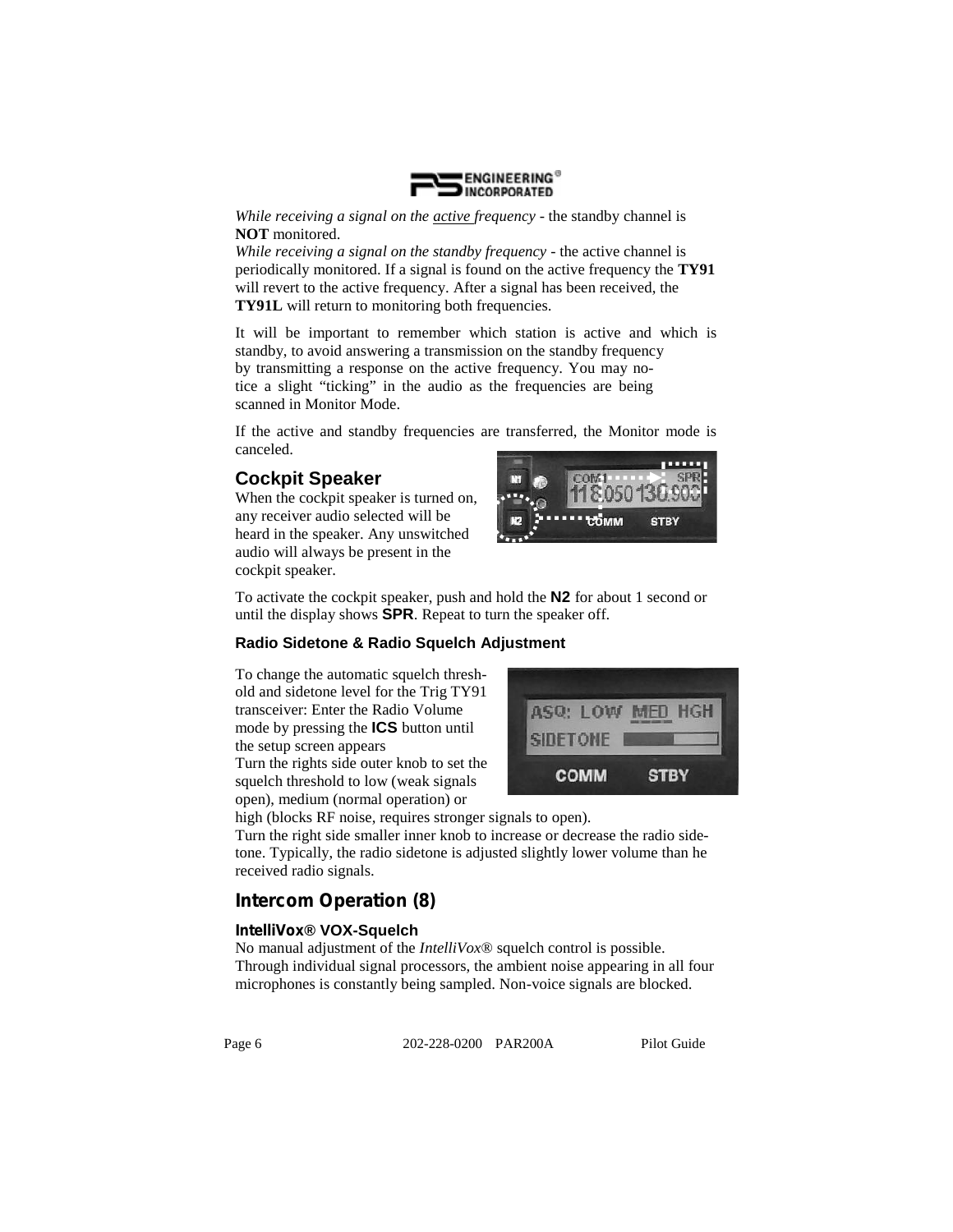

When someone speaks, only their microphone circuit opens, placing their voice on the intercom.

The system is designed to block continuous tones; therefore people humming or whistling in monotone may be blocked after a few moments.

For consistent performance, any headset microphone **must** be placed within ¼-inch of your lips, preferably against them. (ref: *RTCA/DO-214, 1.3.1.1 (a*)).

#### **NOTE**

It is also a good idea to keep the microphone out of a direct wind path. Moving your head through a vent air stream may cause the *IntelliVox*® to open momentarily. This is normal.

The *IntelliVox*® is designed to work with normal aircraft cabin noise levels (70 dB and above). It loves airplane noise! Therefore, it may not recognize speech and clip syllables in a quiet cabin, such as in the hangar, or without the engine running. This is normal.

| <b>Manufacturer</b> | <b>Model</b>                         | Mic Muff <sup>TM</sup> Part Number |  |
|---------------------|--------------------------------------|------------------------------------|--|
| <b>Bose</b>         | Dynamic<br>Electret<br>M87 Dynamic   | 90010<br>90015<br>90020            |  |
| David Clark         | H10-30<br>H10-20, H10-40<br>H10-13.4 | 90010<br>90015<br>90015            |  |
| Lightspeed          | All                                  | 90015                              |  |
| Peltor              | 7003<br>7004                         | 90010<br>90015                     |  |
| Pilot               | 11-20 & 11-90                        | 90015                              |  |
| Sennheiser          |                                      | 90015                              |  |
| Telex               | Airman 750, Echelon<br>AIR3000       | 90015<br>90010                     |  |

#### **Mic Muff ™ Part Numbers**

For optimum microphone performance, PS Engineering recommends installation of a Microphone Muff Kit from Oregon Aero (1-800-888-6910). This will not only optimize VOX performance, but will improve the overall clarity of *all* your communications.

#### **Intercom Volume Control (7)**

The left side, smaller, inner volume control knob adjusts the loudness of the intercom for the pilot copilot and passengers. It has no effect on selected radio levels, or music levels.

The larger, outer volume control knob controls TY91L radio volume.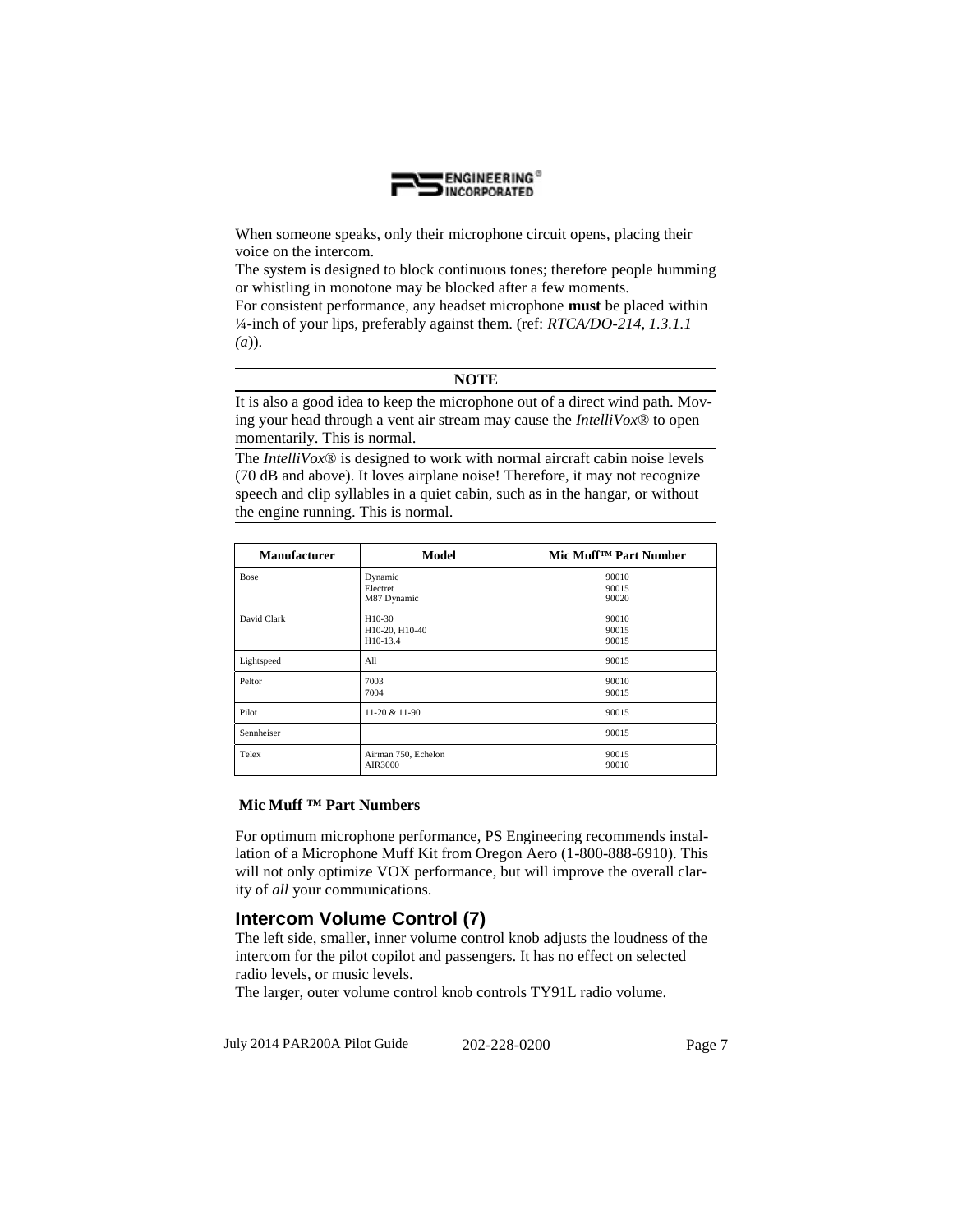

Adjust the radios and intercom volume for a comfortable listening level.

Most general aviation headsets today have built-in volume controls; therefore, volume also can be further adjusted at the individual headset.



**ISO ALL CRW ICS** 

The "**ICS**" pushbutton switch on the lower left side of the panel provides the selection of the three intercom

modes. The description of the intercom mode function is valid only when the unit is not in the "Split" mode.

This button cycles through the intercom modes, from left to right, then right to left as: ISO, ALL CRW and CRW, ALL, ISO. A green LED behind the text shows which mode is currently active.

**ISO:** The pilot is isolated from the intercom and is connected only to the aircraft radio system. He will hear the aircraft radio reception (and sidetone during radio transmissions). Copilot will hear passengers' intercom and entertainment, while passengers will hear copilot intercom and entertainment. Neither will hear aircraft radio receptions or pilot transmissions.

**ALL:** All parties will hear the aircraft radio and intercom. Crew and passengers will hear selected entertainment. During any radio or intercom communications, the music volume automatically decreases. The music volume increases gradually back to the original level after communications have been completed.

**CREW**: Pilot and copilot are connected on one intercom channel and have exclusive access to the aircraft radios. They may also listen to Entertainment 1. Passengers can continue to communicate with themselves without interrupting the Crew and may listen to entertainment #2.

#### **Mono headsets in Stereo Installation**

The pilot and copilot positions work with stereo or mono headsets. All passenger headsets are connected in parallel. Therefore, if a monaural headset is plugged in to a PAR200A Stereo installation, one channel will be shorted. Although no damage to the unit will occur, passengers with stereo headsets will only hear in one ear, unless they switch to the "MONO" mode on their headset.

#### **Bluetooth® Telephone Connection**

Before the PAR200A can be used in TELEPHONE mode with a wireless Bluetooth connection, the unit must be associated with a specific phone.

Activate the "seek device" function on the cell phone, and then enter the access code "**0000**" (if necessary) when the phone detects the "PAR200A" on the list of available devices.

This process will be necessary for any phone to be used, and only one cell phone can be associated with the audio panel at a time. If the additional

Page 8 202-228-0200 PAR200A Pilot Guide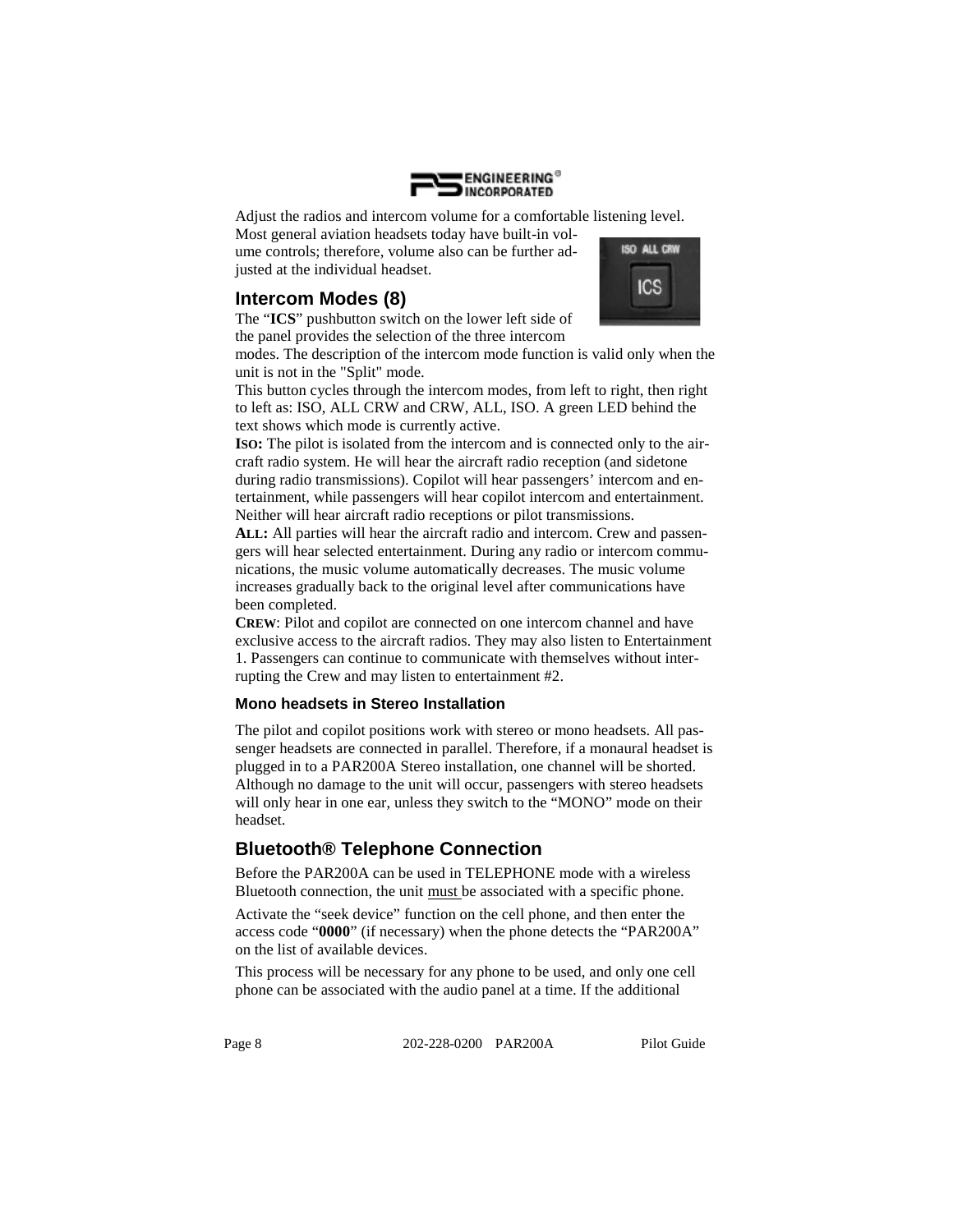

phones are associated with the PAR200A at the same time, only the *first* phone will transfer audio to the panel.

#### **Telephone Operation**

When the Bluetooth-enabled phone receives an incoming call, the PAR200A will play a ring tone. Answer the call from your telephone handset On some Bluetooth devices you will have to select PAR200A manually as an audio source on the phone.

The PAR200A exits the telephone mode automatically when the cellular phone hangs up.

In TELEPHONE mode, the PAR200A intercom is connected to the cell phone, acting as another person on the airplane.

The pilot PTT will switch the pilot mic to the selected com transceiver, and allow aircraft communications to continue normally.

The copilot will also be able to transmit on the selected radio with his PTT as well.

Entering the TEL mode connects the telephone to the users as follows:

In **ALL** intercom mode, all crew and passengers will be heard on the phone when they speak. Com and other selected radio audio is also heard in the headsets. If the pilot or copilot pushes the radio PTT, their mic will be transferred to the selected Com radio. The telephone party will not hear ATC communications, and vice versa.

In **CREW** mode, only the pilot and copilot are connected to the telephone. Passengers will not hear the telephone. The pilot and copilot will also have transmit capability on the other selected transceiver.

In **ISO** intercom mode, when the PAR200A is connected to the Bluetooth telephone, the pilot position is in the "Phone Booth." Only the pilot will hear the telephone, and only he will be heard. He will also have access to Com 1 or 2, and will transmit on that radio using the PTT. All selected audio is provided to the pilot.

#### **NOTE**

**Because the cell-phone uses an intercom circuit, all stations on that circuit will lose intercom capability when the cell phone is in use. There will not be any cell sidetone or telephone for passengers in split mode.**

#### **WARNING**

US Federal Communications Commission regulation 47 CFR 22.925 prohibits the use of 800MHz Cellular handsets in any aircraft that is airborne. Violation of this rule could result in suspension of service and/or a fine.

#### *Music Distribution*

Music input 1 from the rear connector, or Bluetooth music, is presented to the pilot and copilot positions. Music 2 from the rear connector is ONLY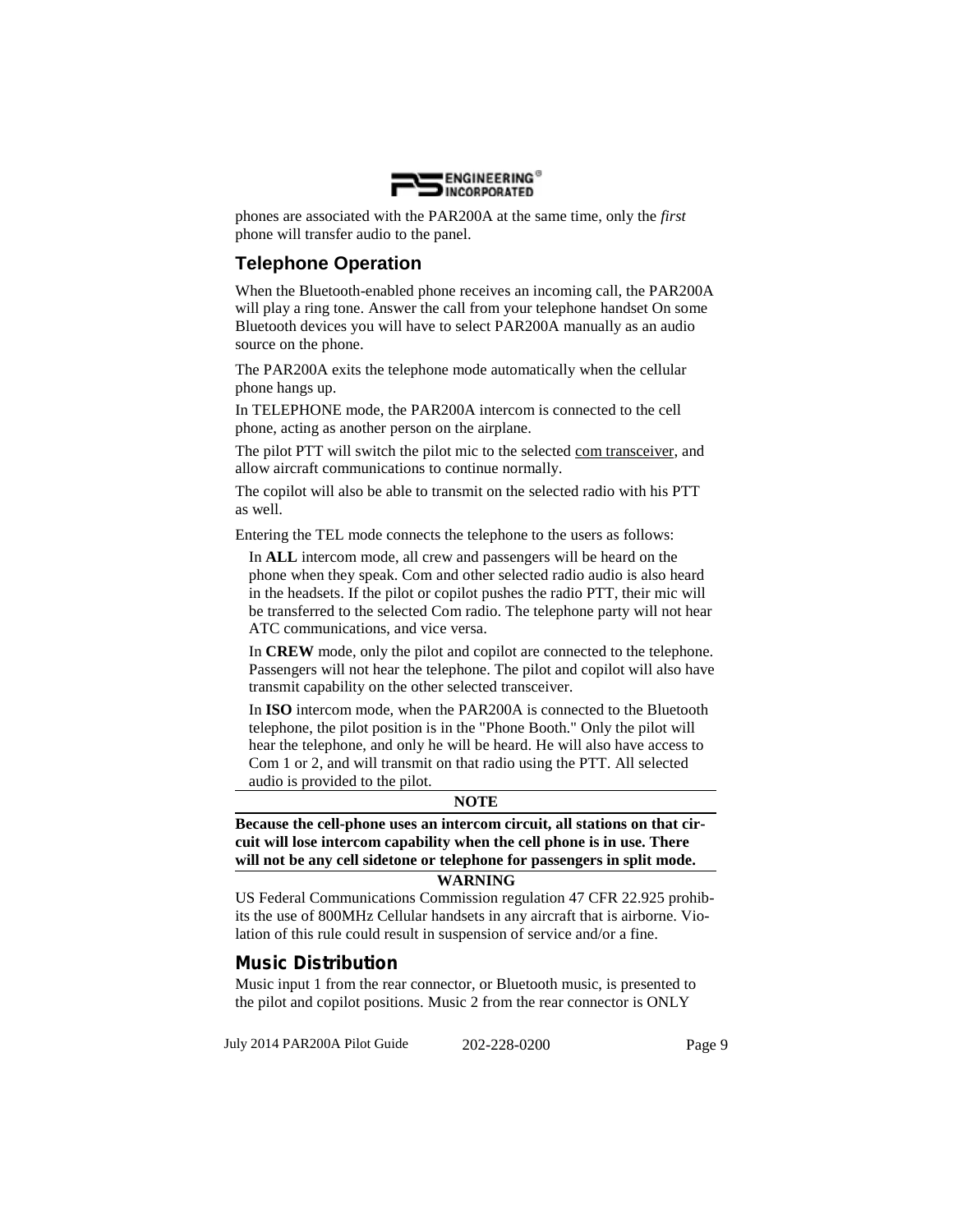

presented to the passenger positions.

Music 1 can be presented to all aircraft occupants in All or ISO if the Music 1 all headset switch (optional) is used at the rear connector control pin.

## *Music Muting (9)*

There are two SoftMute<sup>™</sup> muting circuits. The front panel **ON RAD ICS** "Mute" button has four modes, and controls the Mute function for music 1. Music 2 muting is controlled by an external switch, and has two modes.

The SoftMute™ circuit will cut the music out whenever there is conversation on the radio, the intercom, or both,



depending on the "Mute" mode selected. When that conversation stops, the music returns to the previous level comfortably, over a second or so.

The mute mode functions are controlled through sequential pushes of the Mute button, and include LED indication of the mode selected.

- **MUTE ON:** Music **will** mute with *either* intercom *or* radio MUTE ON button is lit.
- **RADIO MUTE:** Intercom will **not** mute music, radio *will* mute music. RAD LED indicator is on
- **INTERCOM MUTE:** Radio will **not** mute music, intercom *will* mute music - MUTE ICS LED is ON.
- **MUTE OFF:** "Karaoke" mode music will not mute except during outgoing transmissions.- All Indicators off.

| Mode          | LED        | <b>Intercom</b> | Radio |
|---------------|------------|-----------------|-------|
| Mute On       | ΟN         | Muted           | Muted |
| Radio Mute    | <b>RAD</b> |                 | Muted |
| Intercom Mute | <b>ICS</b> | Muted           |       |
| Mute Off      | None       |                 |       |

#### **Music 2 Mute Control**

The passengers' intercom also has a SoftMute<sup>™</sup> circuit. If the passengers hear the radio, or talk on the intercom, the music will mute. If the audio panel is in CREW mode, then the radio reception will not affect the passenger music.

Passengers also have a Karaoke Mode. When the passengers are listening to the music 2 input, their Karaoke Mode is activated by an external switch.

Page 10 202-228-0200 PAR200A Pilot Guide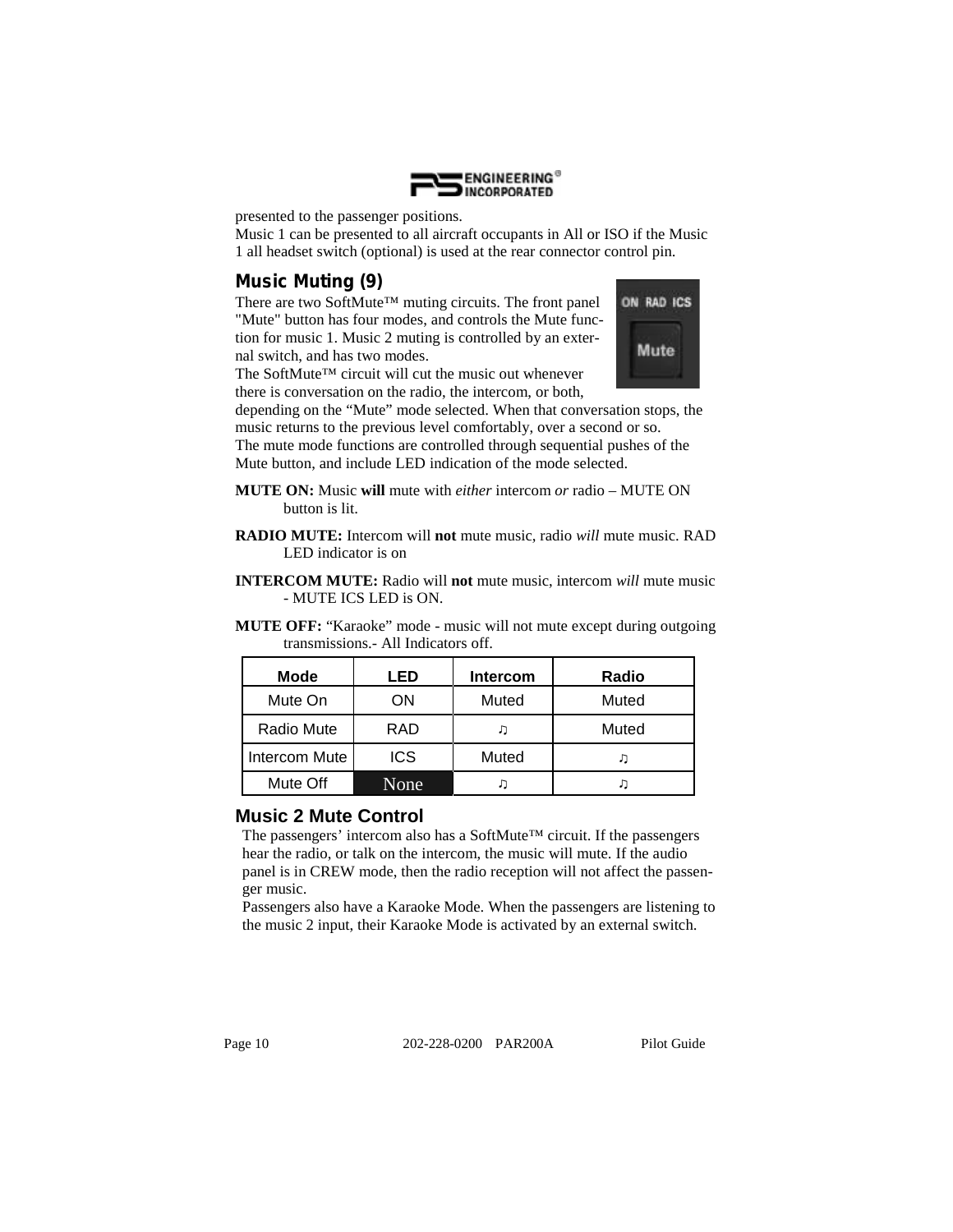

## *Liquid Crystal Display Control*

The intensity of the LCD is automatically controlled by the photo sensor. In low light, the display contrast automatically inverts for easy viewing.

Contrast on the LCD display can be controlled by using a service adjustment inside the unit. See installation Manual for details.